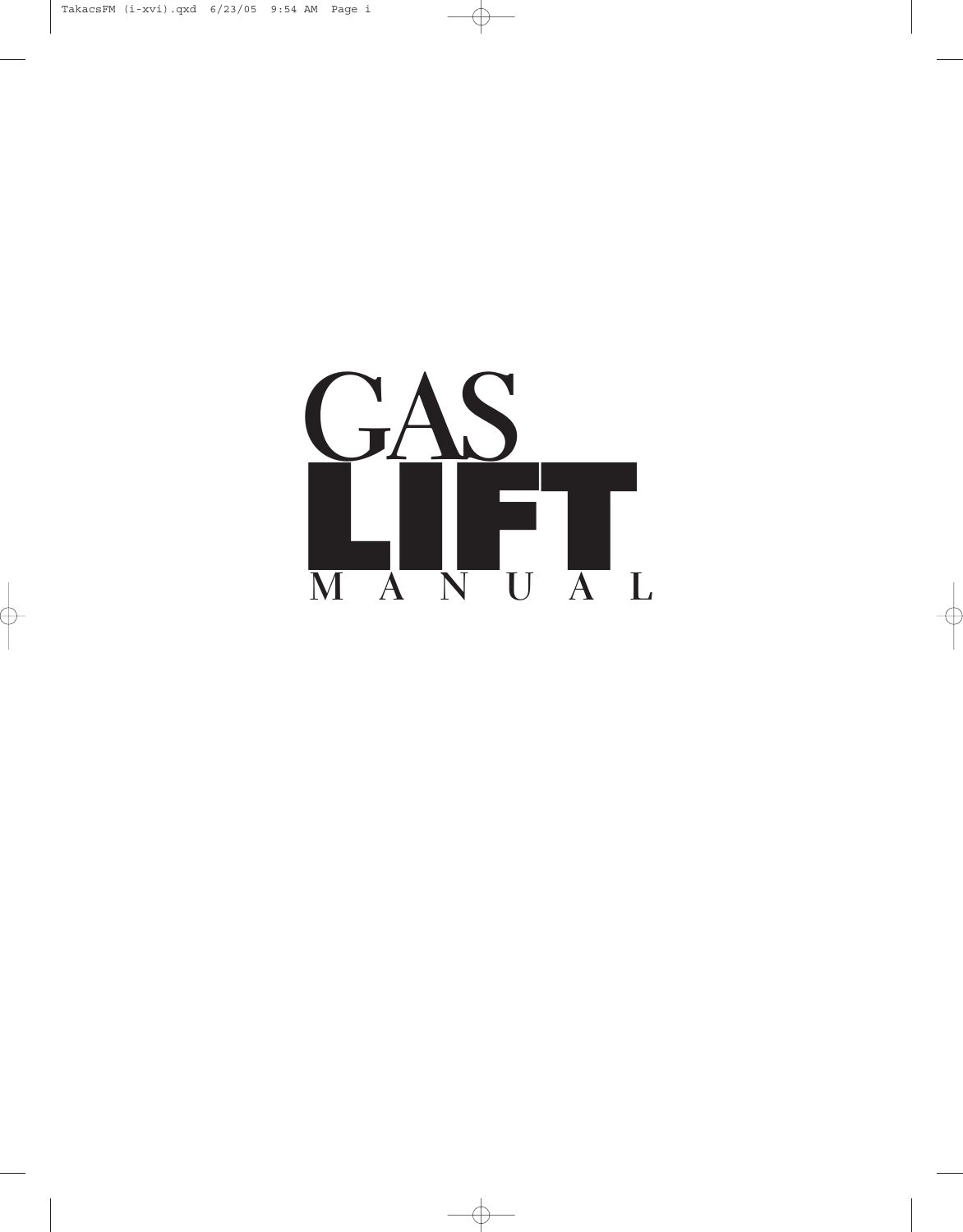## **Contents**

| $1\;1$<br>12<br>1 <sup>3</sup> |  |
|--------------------------------|--|
|                                |  |
|                                |  |
|                                |  |
|                                |  |
|                                |  |
|                                |  |
| 2.1                            |  |
| 2.2                            |  |
|                                |  |
| 222                            |  |
| 2.2.3                          |  |
|                                |  |
|                                |  |
|                                |  |
|                                |  |
| 2.2.4.2                        |  |
| 2.3                            |  |
| 2.31                           |  |
| 2.3.2                          |  |
| 2.3.3                          |  |
| 2.3.4                          |  |
|                                |  |
| 2.3.4.2                        |  |
|                                |  |
| 2.4                            |  |
| 241                            |  |
| 2.4.2                          |  |
| 2.4.3                          |  |
| 2.4.3.1                        |  |
| 2.4.3.2                        |  |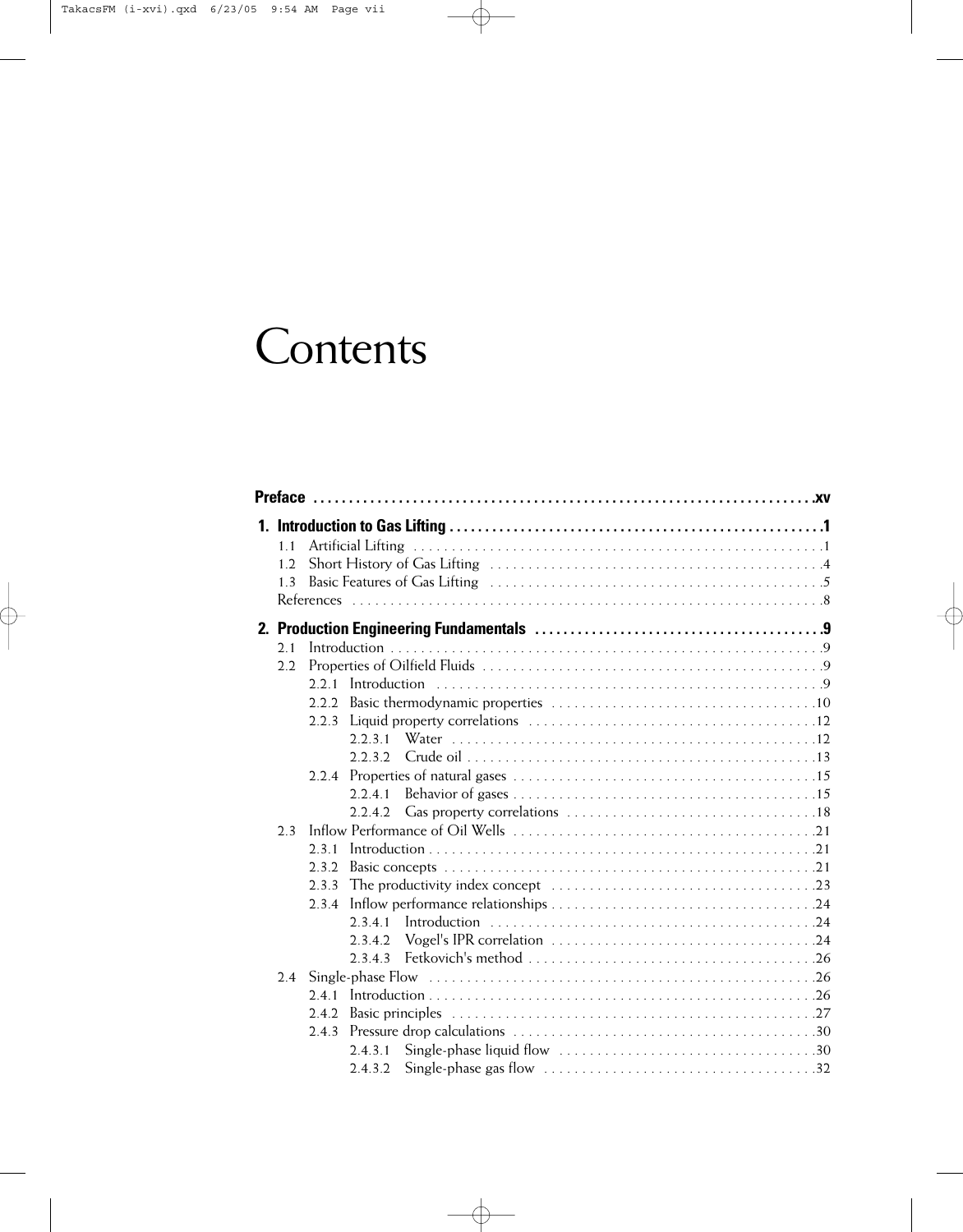|     |       | 2.4.4.1 |           |                                                                                                                                                                                                                                |  |
|-----|-------|---------|-----------|--------------------------------------------------------------------------------------------------------------------------------------------------------------------------------------------------------------------------------|--|
|     |       | 2.4.4.2 |           |                                                                                                                                                                                                                                |  |
|     |       | 2.4.4.3 |           |                                                                                                                                                                                                                                |  |
|     |       |         |           |                                                                                                                                                                                                                                |  |
|     |       | 2.4.5.1 |           |                                                                                                                                                                                                                                |  |
|     |       | 2.4.5.2 |           | Gas capacity charts in the continuum of the capacity charts in the capacity charts in the continuum of the control of the control of the control of the control of the control of the control of the control of the control of |  |
| 2.5 |       |         |           |                                                                                                                                                                                                                                |  |
|     | 2.51  |         |           |                                                                                                                                                                                                                                |  |
|     | 2.5.2 |         |           |                                                                                                                                                                                                                                |  |
|     |       | 2.5.2.1 |           |                                                                                                                                                                                                                                |  |
|     |       |         | 2.5.2.1.1 |                                                                                                                                                                                                                                |  |
|     |       |         | 2.5.2.1.2 |                                                                                                                                                                                                                                |  |
|     |       |         | 2.5.2.1.3 |                                                                                                                                                                                                                                |  |
|     |       |         | 2.5.2.1.4 |                                                                                                                                                                                                                                |  |
|     |       |         | 2.5.2.1.5 |                                                                                                                                                                                                                                |  |
|     |       | 2.5.2.2 |           |                                                                                                                                                                                                                                |  |
|     |       | 2.5.2.3 |           |                                                                                                                                                                                                                                |  |
|     | 2.5.3 |         |           |                                                                                                                                                                                                                                |  |
|     |       | 2.5.3.1 |           | Background theories in the context in the context of the set of the set of the set of the set of the set of the set of the set of the set of the set of the set of the set of the set of the set of the set of the set of the  |  |
|     |       |         |           |                                                                                                                                                                                                                                |  |
|     |       |         | 2.5.3.1.2 |                                                                                                                                                                                                                                |  |
|     |       |         | 2.5.3.1.3 |                                                                                                                                                                                                                                |  |
|     |       | 2.5.3.2 |           |                                                                                                                                                                                                                                |  |
|     |       | 2.5.3.3 |           |                                                                                                                                                                                                                                |  |
|     |       |         | 2.5.3.3.1 |                                                                                                                                                                                                                                |  |
|     |       |         | 2.5.3.3.2 |                                                                                                                                                                                                                                |  |
|     |       |         | 2.5.3.3.3 |                                                                                                                                                                                                                                |  |
|     |       |         | 2.5.3.3.4 |                                                                                                                                                                                                                                |  |
|     |       |         | 2.5.3.3.5 |                                                                                                                                                                                                                                |  |
|     |       |         | 2.5.3.3.6 |                                                                                                                                                                                                                                |  |
|     |       |         | 2.5.3.3.7 |                                                                                                                                                                                                                                |  |
|     |       |         | 2.5.3.3.8 |                                                                                                                                                                                                                                |  |
|     |       |         | 2.5.3.3.9 |                                                                                                                                                                                                                                |  |
|     |       | 2.5.3.4 |           | Mechanistic models                                                                                                                                                                                                             |  |
|     |       |         | 2.5.3.4.1 |                                                                                                                                                                                                                                |  |
|     |       |         | 2.5.3.4.2 |                                                                                                                                                                                                                                |  |
|     |       |         | 2.5.3.4.3 |                                                                                                                                                                                                                                |  |
|     |       |         | 2.5.3.4.4 |                                                                                                                                                                                                                                |  |
|     |       | 2.5.3.5 |           |                                                                                                                                                                                                                                |  |
|     |       | 2.5.3.6 |           | Accuracy and selection of pressure drop calculation models 114                                                                                                                                                                 |  |
|     |       |         | 2.5.3.6.1 |                                                                                                                                                                                                                                |  |
|     |       |         | 2.5.3.6.2 |                                                                                                                                                                                                                                |  |
|     |       |         | 2.5.3.6.3 |                                                                                                                                                                                                                                |  |
|     |       |         | 2.5.3.6.4 |                                                                                                                                                                                                                                |  |
|     |       |         | 2.5.3.6.5 |                                                                                                                                                                                                                                |  |
|     |       | 2.5.3.7 |           |                                                                                                                                                                                                                                |  |
|     |       |         | 2.5.3.7.1 |                                                                                                                                                                                                                                |  |
|     |       |         | 2.5.3.7.2 |                                                                                                                                                                                                                                |  |
|     |       |         |           |                                                                                                                                                                                                                                |  |
|     |       | 2.5.4.1 |           |                                                                                                                                                                                                                                |  |
|     |       | 2.5.4.2 |           |                                                                                                                                                                                                                                |  |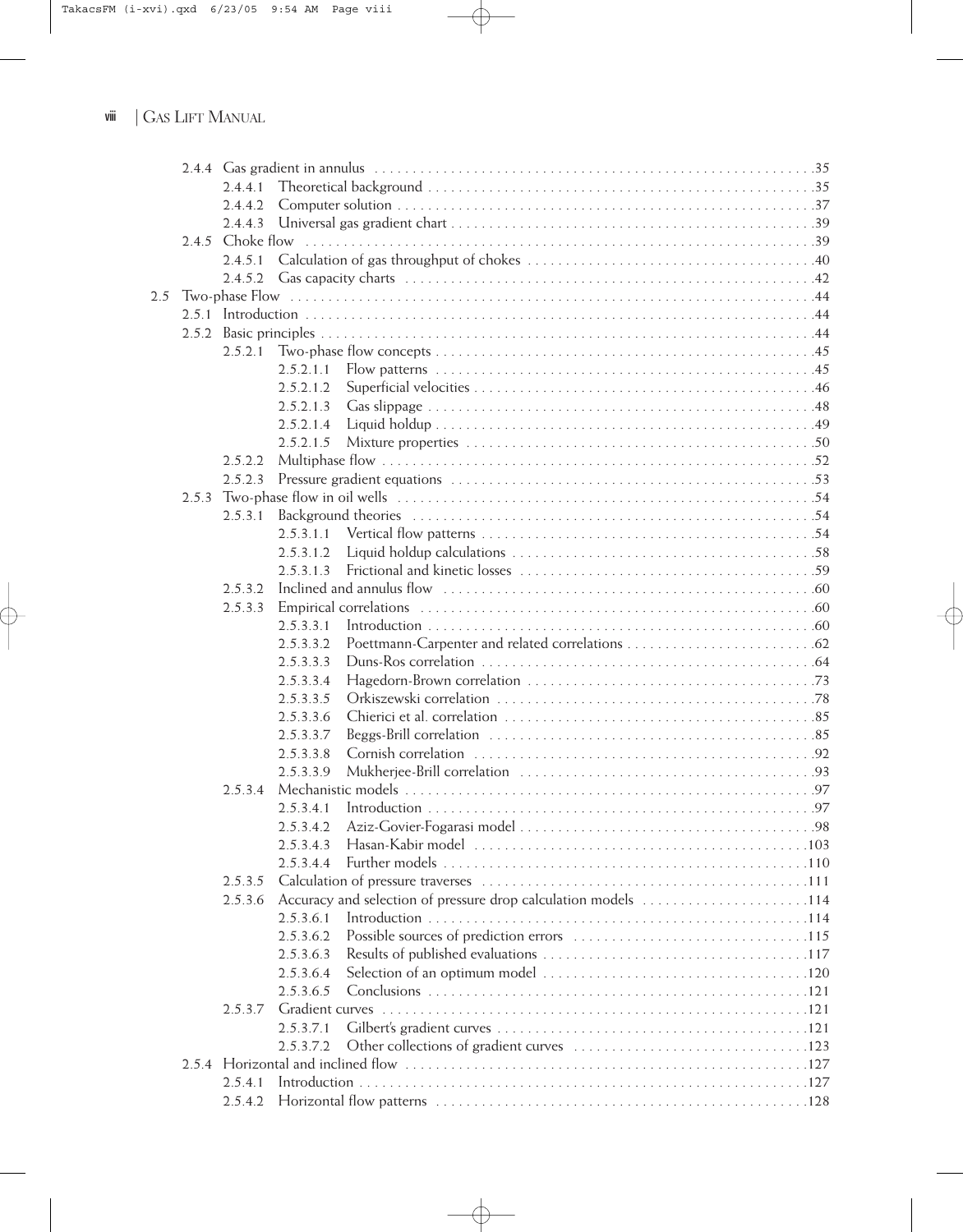|  |       |         | 2.5.4.3.1       |                          |  |
|--|-------|---------|-----------------|--------------------------|--|
|  |       |         | 2.5.4.3.2       |                          |  |
|  |       | 2.5.4.4 |                 |                          |  |
|  |       |         |                 |                          |  |
|  |       | 2.5.5.1 |                 |                          |  |
|  |       | 2.5.5.2 |                 |                          |  |
|  |       | 2.5.5.3 |                 |                          |  |
|  |       |         |                 |                          |  |
|  | 2.6.1 |         |                 |                          |  |
|  |       |         |                 |                          |  |
|  |       |         |                 |                          |  |
|  | 2.6.3 |         |                 |                          |  |
|  | 2.6.4 |         |                 |                          |  |
|  |       |         |                 |                          |  |
|  |       |         |                 |                          |  |
|  |       |         |                 |                          |  |
|  |       |         |                 |                          |  |
|  |       |         |                 |                          |  |
|  | 2.7.3 |         |                 |                          |  |
|  |       |         |                 |                          |  |
|  |       |         |                 |                          |  |
|  |       |         |                 |                          |  |
|  |       |         |                 |                          |  |
|  |       |         |                 |                          |  |
|  |       |         |                 |                          |  |
|  |       |         |                 |                          |  |
|  |       |         |                 |                          |  |
|  |       |         |                 |                          |  |
|  |       | 3.1.4.2 |                 |                          |  |
|  |       |         |                 |                          |  |
|  | 3.2.1 |         |                 | $Introduction \dots 180$ |  |
|  |       | 3.2.1.1 |                 |                          |  |
|  |       | 3.2.1.2 |                 |                          |  |
|  |       |         |                 |                          |  |
|  |       |         | 3.2.1.2.2       |                          |  |
|  |       |         | 3.2.1.2.3       |                          |  |
|  |       |         | 3.2.1.2.4       |                          |  |
|  |       |         | 3.2.1.2.5       |                          |  |
|  |       |         | 3.2.1.2.6       |                          |  |
|  |       |         |                 |                          |  |
|  |       | 3 2 2 1 |                 |                          |  |
|  |       | 3.2.2.2 |                 |                          |  |
|  |       |         | 3.2.2.2.1       |                          |  |
|  |       |         | 3.2.2.2.2       |                          |  |
|  |       | 3.2.2.3 |                 |                          |  |
|  |       |         | 3.2.2.3.1       |                          |  |
|  |       |         | 3.2.2.3.2       |                          |  |
|  |       |         |                 |                          |  |
|  |       | 3.2.2.4 | Balanced valves |                          |  |
|  |       |         | 3.2.2.4.1       |                          |  |
|  |       |         | 3.2.2.4.2       |                          |  |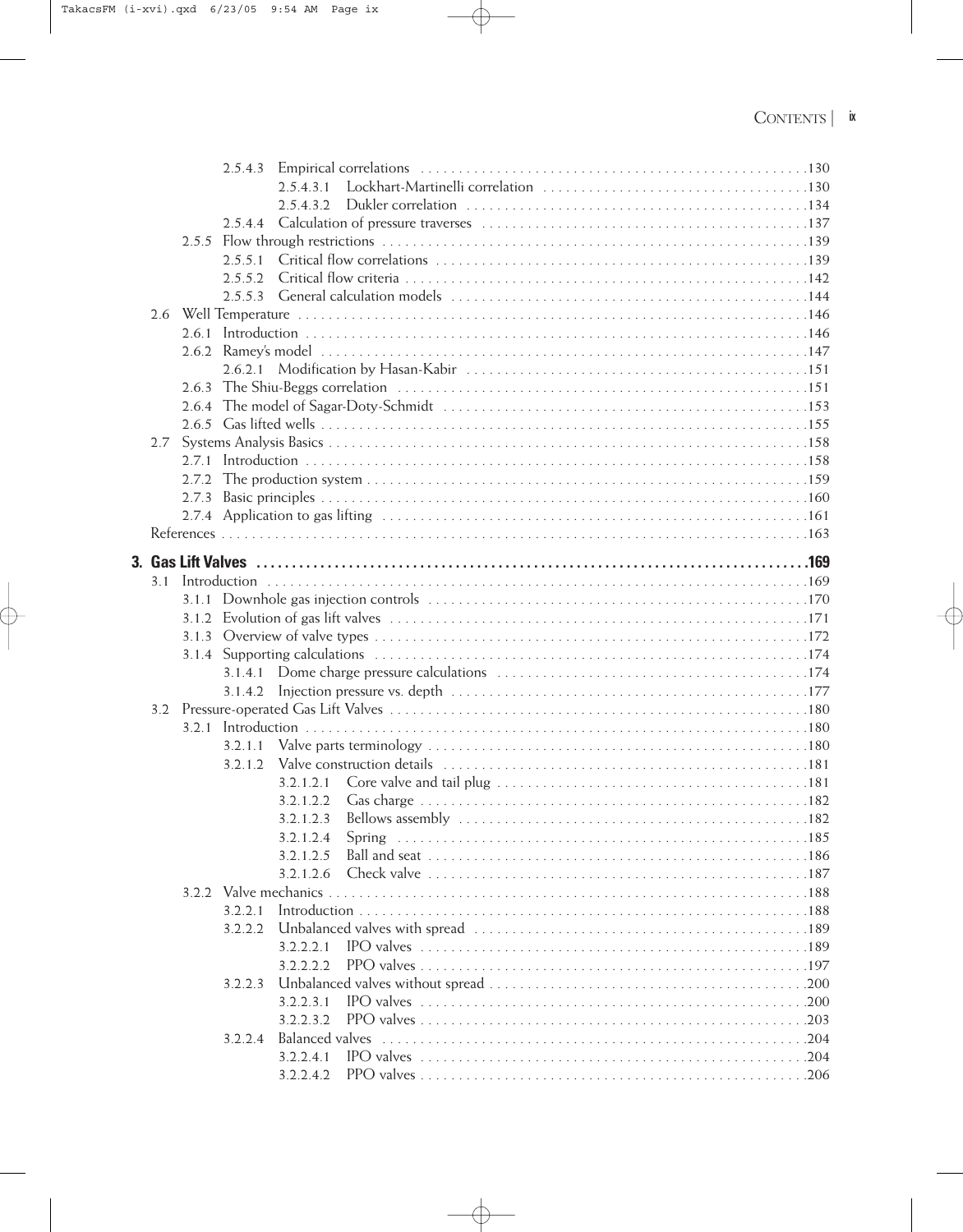|     |       |         | 3.2.2.5.1 |                                                                                                                |      |
|-----|-------|---------|-----------|----------------------------------------------------------------------------------------------------------------|------|
|     |       |         | 3.2.2.5.2 |                                                                                                                |      |
|     |       |         |           |                                                                                                                |      |
|     |       | 3.2.3.1 |           |                                                                                                                |      |
|     |       | 3.2.3.2 |           |                                                                                                                |      |
|     |       | 3.2.3.3 |           |                                                                                                                |      |
|     |       |         | 3.2.3.3.1 |                                                                                                                |      |
|     |       |         | 3.2.3.3.2 |                                                                                                                |      |
|     |       |         |           |                                                                                                                |      |
|     |       | 3.2.4.1 |           |                                                                                                                |      |
|     |       | 3.2.4.2 |           |                                                                                                                |      |
|     |       | 3.2.4.3 |           |                                                                                                                |      |
|     | 3.2.5 |         |           |                                                                                                                |      |
|     |       | 3.2.5.1 |           |                                                                                                                |      |
|     |       |         | 3.2.5.1.1 |                                                                                                                |      |
|     |       |         | 3.2.5.1.2 |                                                                                                                |      |
|     |       |         | 3.2.5.1.3 |                                                                                                                |      |
|     |       | 3.2.5.2 |           |                                                                                                                |      |
|     |       |         |           |                                                                                                                |      |
|     |       |         |           |                                                                                                                |      |
|     |       | 3.3.1.1 |           |                                                                                                                |      |
|     |       | 3.3.1.2 |           |                                                                                                                |      |
|     |       |         |           |                                                                                                                |      |
| 3.4 |       |         |           |                                                                                                                |      |
|     |       |         |           |                                                                                                                |      |
|     |       |         |           |                                                                                                                |      |
|     |       |         |           |                                                                                                                |      |
| 3.5 |       |         |           |                                                                                                                |      |
|     |       |         |           |                                                                                                                |      |
|     |       |         |           |                                                                                                                |      |
|     |       |         |           |                                                                                                                |      |
|     |       |         |           |                                                                                                                |      |
|     |       |         |           |                                                                                                                |      |
|     |       |         |           |                                                                                                                |      |
| 4.2 |       |         |           |                                                                                                                | .245 |
|     | 4.2.1 |         |           |                                                                                                                |      |
|     | 4.2.2 |         |           |                                                                                                                |      |
|     | 4 2 3 |         |           |                                                                                                                |      |
|     |       |         |           |                                                                                                                |      |
|     |       | 4.2.4.1 |           |                                                                                                                |      |
|     |       | 4.2.4.2 |           |                                                                                                                |      |
|     |       | 4.2.4.3 |           |                                                                                                                |      |
|     | 4.2.5 |         |           |                                                                                                                |      |
|     |       |         |           | 4.2.6 Miscellaneous Installation Types (and according term of the control of the control of the control of the |      |
|     |       | 4.2.6.1 |           |                                                                                                                |      |
|     |       | 4.2.6.2 |           |                                                                                                                |      |
|     |       |         |           |                                                                                                                |      |
| 4.3 |       |         |           |                                                                                                                |      |
|     |       |         |           |                                                                                                                |      |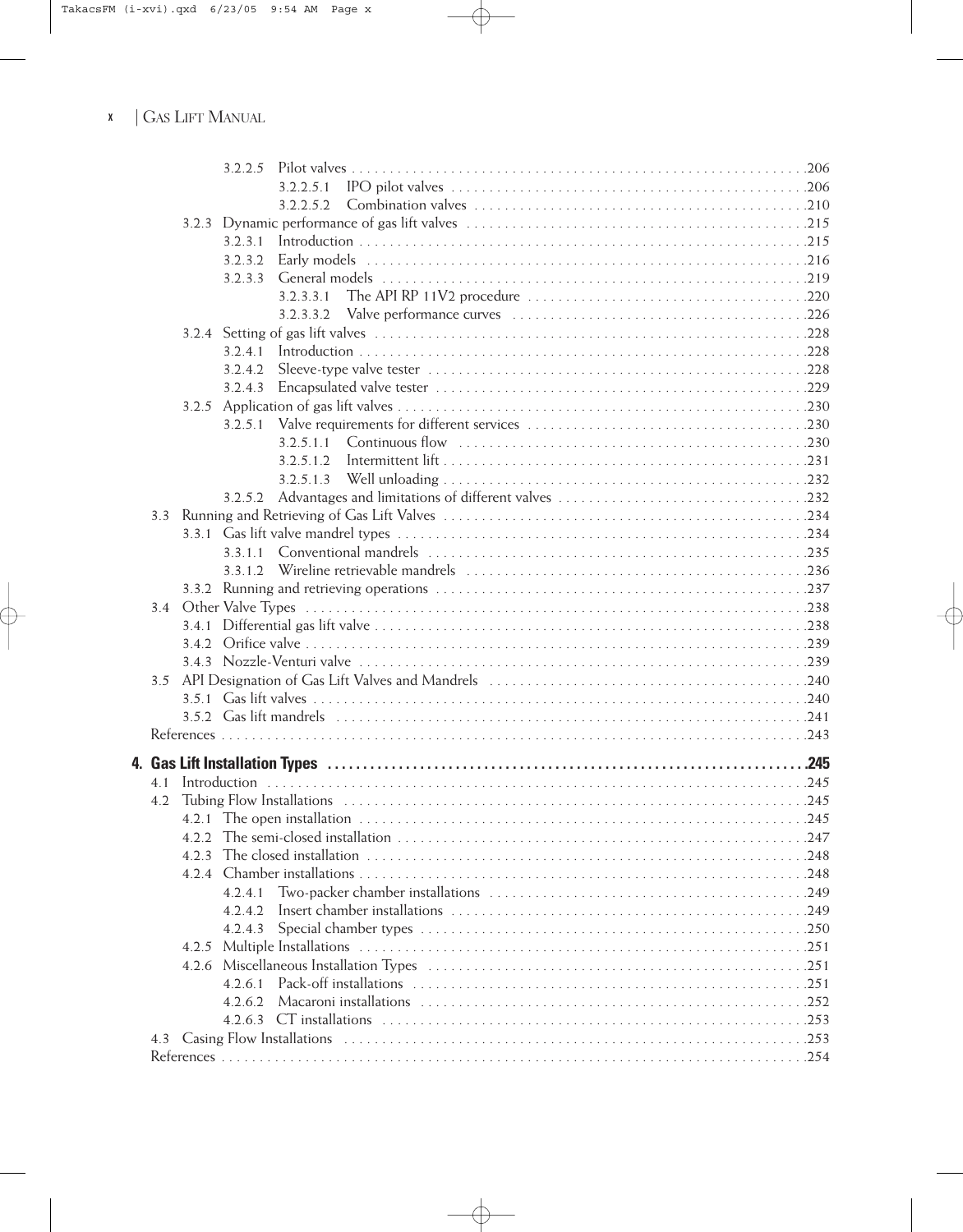| 5.1 |       |         |           |  |
|-----|-------|---------|-----------|--|
| 5.2 |       |         |           |  |
|     |       |         |           |  |
|     |       |         |           |  |
| 5.3 |       |         |           |  |
|     |       |         |           |  |
|     |       |         |           |  |
|     |       |         |           |  |
|     |       | 5.3.3.1 |           |  |
|     |       | 5.3.3.2 |           |  |
|     |       |         |           |  |
|     |       | 5.3.4.1 |           |  |
|     |       | 5.3.4.2 |           |  |
|     |       | 5.3.4.3 |           |  |
| 5.4 |       |         |           |  |
|     |       |         |           |  |
|     |       |         |           |  |
|     |       | 5421    |           |  |
|     |       | 5.4.2.2 |           |  |
|     |       |         |           |  |
|     |       | 5.4.3.1 |           |  |
|     |       | 5.4.3.2 |           |  |
|     |       |         |           |  |
|     |       |         |           |  |
| 5.5 |       |         |           |  |
|     |       |         |           |  |
|     |       |         |           |  |
|     |       |         |           |  |
|     |       |         | 5.5.2.1.1 |  |
|     |       |         | 5.5.2.1.2 |  |
|     |       | 5.5.2.2 |           |  |
|     |       |         | 5.5.2.2.1 |  |
|     |       |         | 5.5.2.2.2 |  |
|     |       |         |           |  |
|     |       |         |           |  |
|     |       | 5.5.3.1 |           |  |
|     |       | 5532    |           |  |
|     |       | 5.5.3.3 |           |  |
|     |       |         |           |  |
|     |       |         |           |  |
|     | 5.6.2 |         |           |  |
|     | 5.6.3 |         |           |  |
|     |       |         |           |  |
|     |       | 5.6.4.1 |           |  |
|     |       |         |           |  |
|     |       |         | 5.6.4.1.2 |  |
|     |       |         | 5.6.4.1.3 |  |
|     |       | 5.6.4.2 |           |  |
|     |       | 5.6.4.3 |           |  |
|     |       | 5.6.4.4 |           |  |
|     |       |         | 5.6.4.4.1 |  |
|     |       |         | 5.6.4.4.2 |  |
|     |       |         |           |  |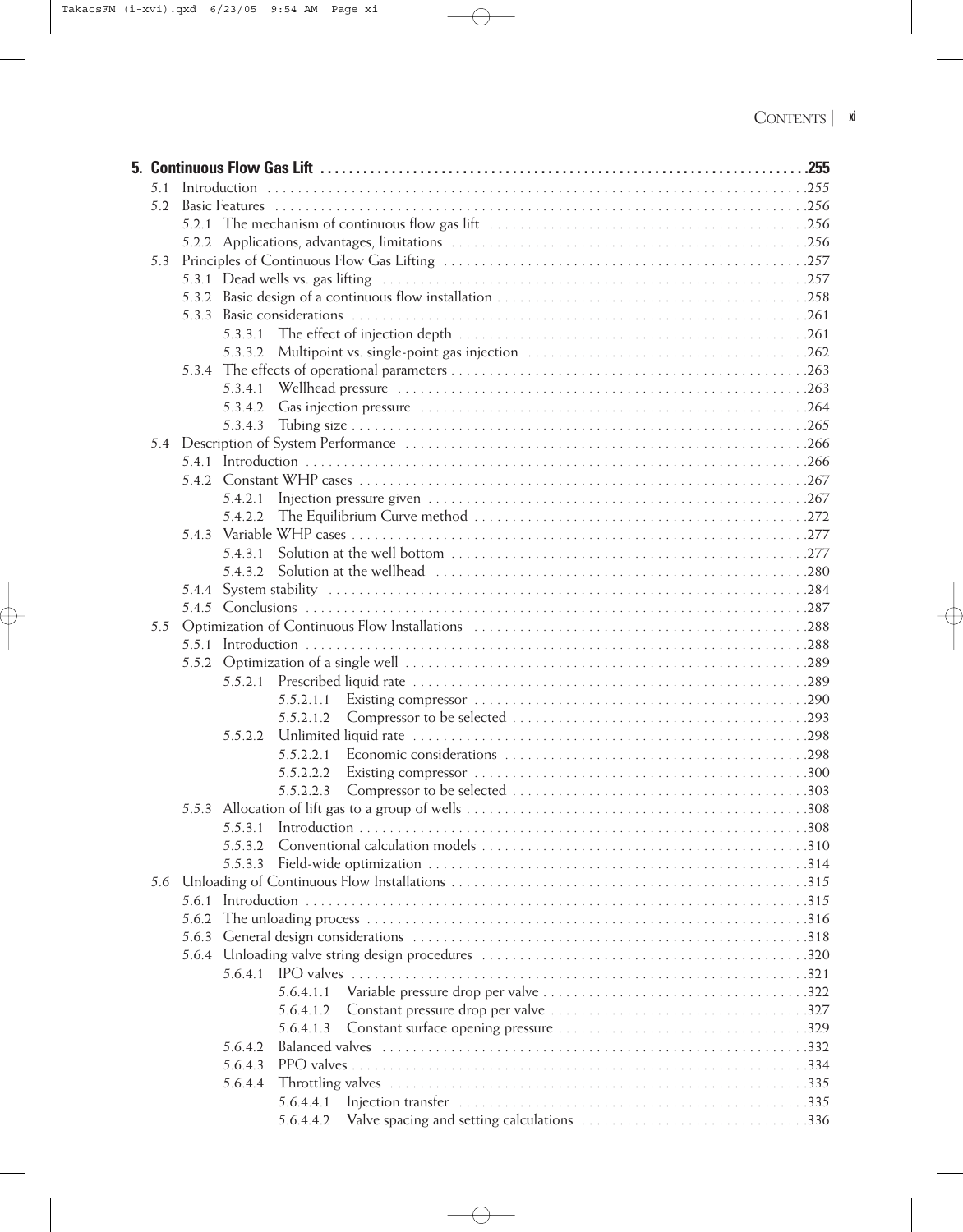| 5.7        |         |  |
|------------|---------|--|
|            |         |  |
|            |         |  |
|            |         |  |
|            |         |  |
|            |         |  |
|            |         |  |
| 6.1<br>6.2 |         |  |
|            |         |  |
|            |         |  |
|            |         |  |
| 6.3        |         |  |
|            |         |  |
|            |         |  |
|            | 6.3.3   |  |
|            |         |  |
|            | 6.3.4.1 |  |
|            | 6.3.4.2 |  |
|            | 6.3.4.3 |  |
|            | 6.3.4.4 |  |
|            | 6.3.4.5 |  |
|            | 6.3.5   |  |
|            | 6.3.5.1 |  |
|            | 6.3.5.2 |  |
|            | 6.3.5.3 |  |
| 6.4        |         |  |
|            | 6.4.1   |  |
|            | 6.4.2   |  |
|            | 6.4.2.1 |  |
|            | 6.4.2.2 |  |
| 6.5        |         |  |
|            |         |  |
|            |         |  |
|            | 6.5.3   |  |
|            |         |  |
| 6.6        |         |  |
|            | 6.6.1   |  |
|            |         |  |
|            |         |  |
|            |         |  |
|            | 6.6.3.2 |  |
| 6.7        |         |  |
|            |         |  |
|            |         |  |
|            |         |  |
|            |         |  |
| 71         |         |  |
|            |         |  |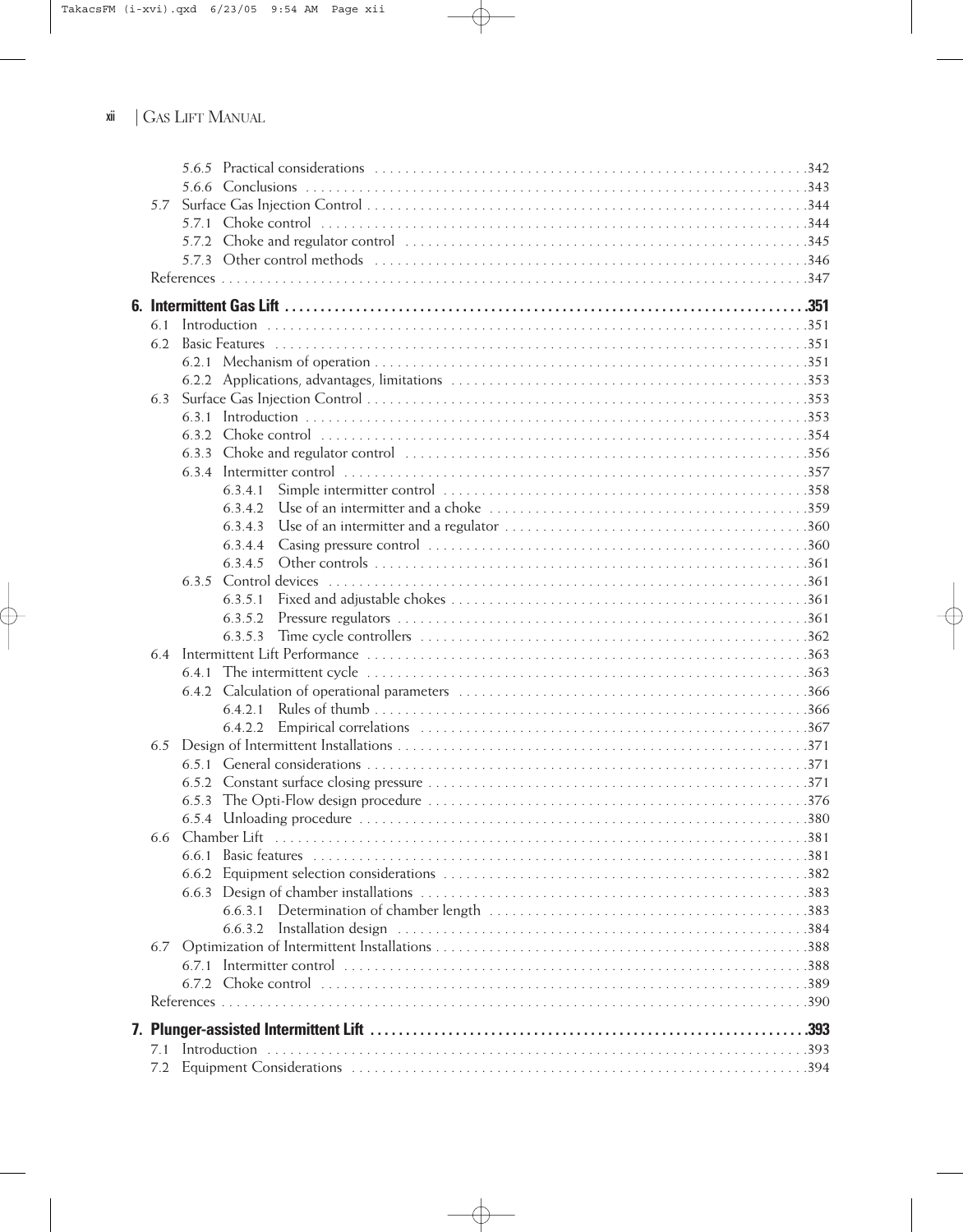| 7.2.1 |  |
|-------|--|
| 7.2.2 |  |
|       |  |
| 7.3   |  |
|       |  |
|       |  |
|       |  |
|       |  |
| 8.1   |  |
| 8.2   |  |
| 8.3   |  |
|       |  |
|       |  |
|       |  |
|       |  |
|       |  |
| 9.1   |  |
|       |  |
|       |  |
|       |  |
| 9.2   |  |
|       |  |
|       |  |
| 9.3   |  |
|       |  |
|       |  |
|       |  |
|       |  |
|       |  |
|       |  |
|       |  |
|       |  |
|       |  |
|       |  |
|       |  |
|       |  |
|       |  |
|       |  |
|       |  |
|       |  |
|       |  |
|       |  |
|       |  |
|       |  |
|       |  |
|       |  |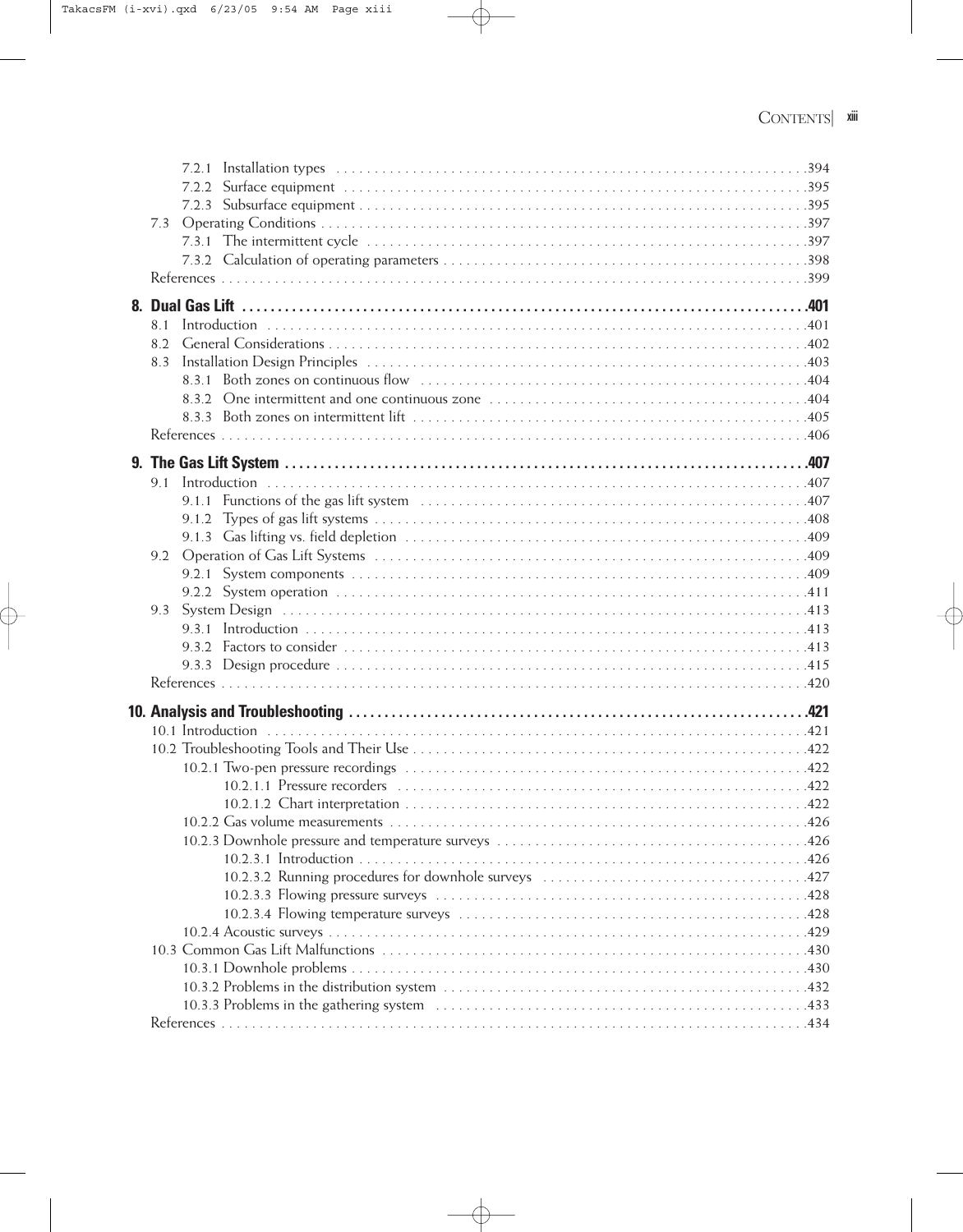#### xiv | GAS LIFT MANUAL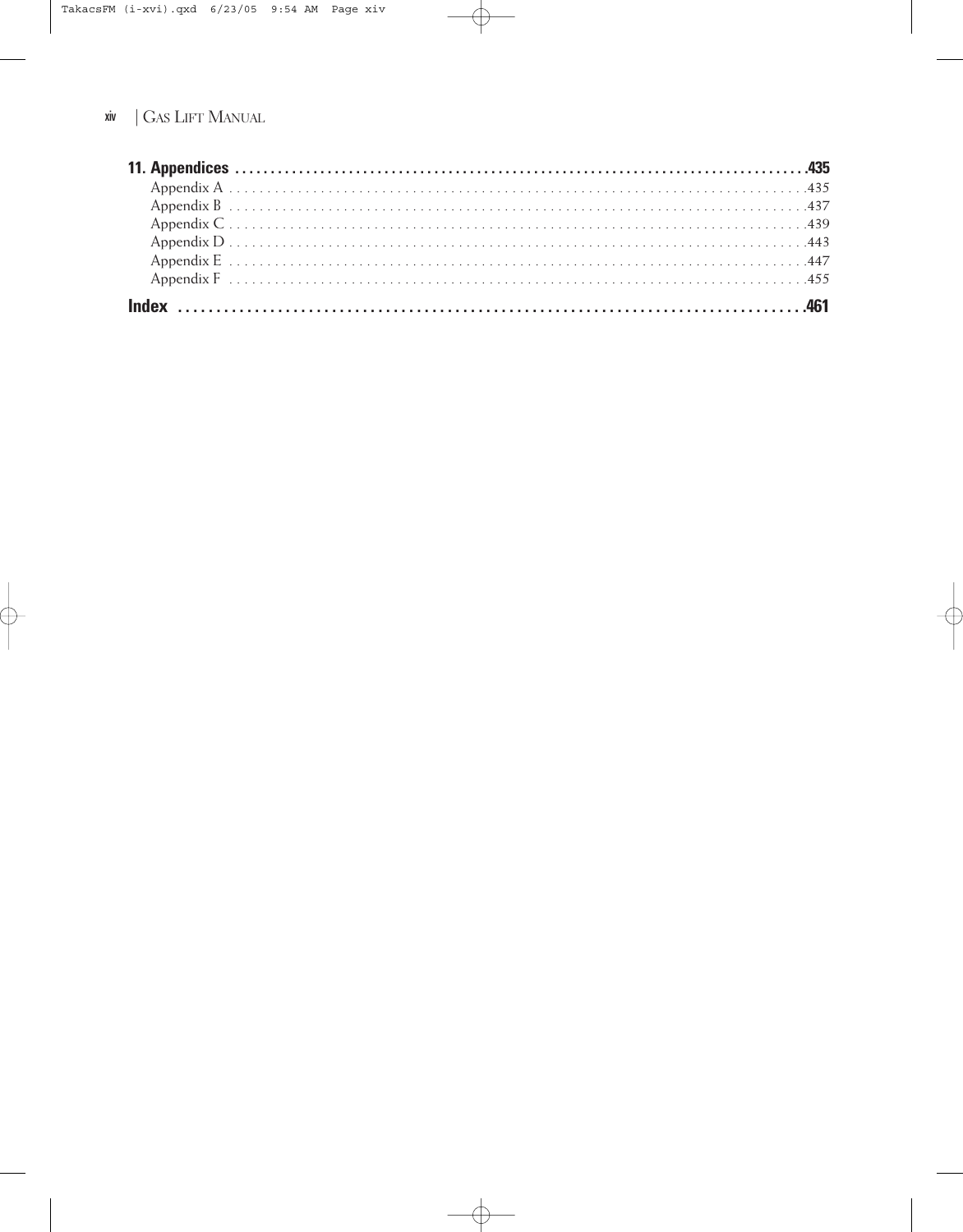## Preface

The first use of air to lift water to the surface was reported in the mines of Chemnitz, Hungary around the middle of the 18th century. First in the wells of Pennsylvania, at around 1864, oil was lifted by compressed air that was later displaced by natural gas as the lifting medium. Throughout its almost 150-year long history, gas lifting proved to be one of the most popular methods of lifting liquids from wells. It can be applied in oil wells with high gas production rates where other artificial methods are plagued with frequent failures or cannot be used at all. It is especially suited to the offshore environment where extremely high liquid volumes have to be lifted.

Gas lifting can be used throughout the whole lifespan of an oil well: from the time it dies until its abandonment. At early production times, higher liquid rates are achieved by continuous flow gas lift. As the field depletes and formation pressure and liquid rates decrease, easy conversion to intermittent gas lift ensures that production goals are met. Close to well abandonment, another version of gas lifting—chamber lift—can be applied. Because of these features, gas lifting is probably the most flexible means of artificial lifting available today.

I wrote *Gas Lift Handbook* to become a handbook of up-to-date gas lift theories and practices and to cover the latest developments in this important field of artificial lifting technology. Since I present a complete review of gas lift technology and include references to all of the important literature sources, the practicing engineer can use the book as a reference on the subject. I tried to distill in this book all the experience I gathered during my 30-year teaching and consulting career in order to present a text that systematically introduces the reader to the subject matter. It would be a personal gratification if, like its predecessor *Modern Sucker-Rod Pumping* published by PennWell in 1993, this book, too, would be chosen for graduate level courses at different petroleum engineering schools.

It is fully understood by anyone in the industry that describing multiphase flow in oil wells is the basis of solving most of the problems in gas lifting. Since this is an area where almost revolutionary achievements happened in the last 20 years, I fully describe the pressure drop calculation procedures for vertical, inclined, and horizontal wells including the latest mechanistic models. The chapter on production engineering fundamentals includes, in addition to a very detailed treatment of multiphase flow, a review of fluid properties, well inflow performance, basic hydraulics, well temperature, and systems analysis.

Further chapters systematically introduce the reader to the hardware of gas lifting, reflecting the latest developments in gas lift valve and other equipment designs. The great variety of gas lift valves, their constructional and operational details are fully discussed along with the latest achievements on describing their dynamic performance. The description of gas lift installation types helps the engineer select the right combination of well equipment. The chapter on continuous flow gas lift fully describes the different ways to optimize the wells' operation, including the latest optimization theories (lift gas allocation to wells, systems analysis, etc.). Unloading and surface control of continuous flow gas lift wells round up this chapter.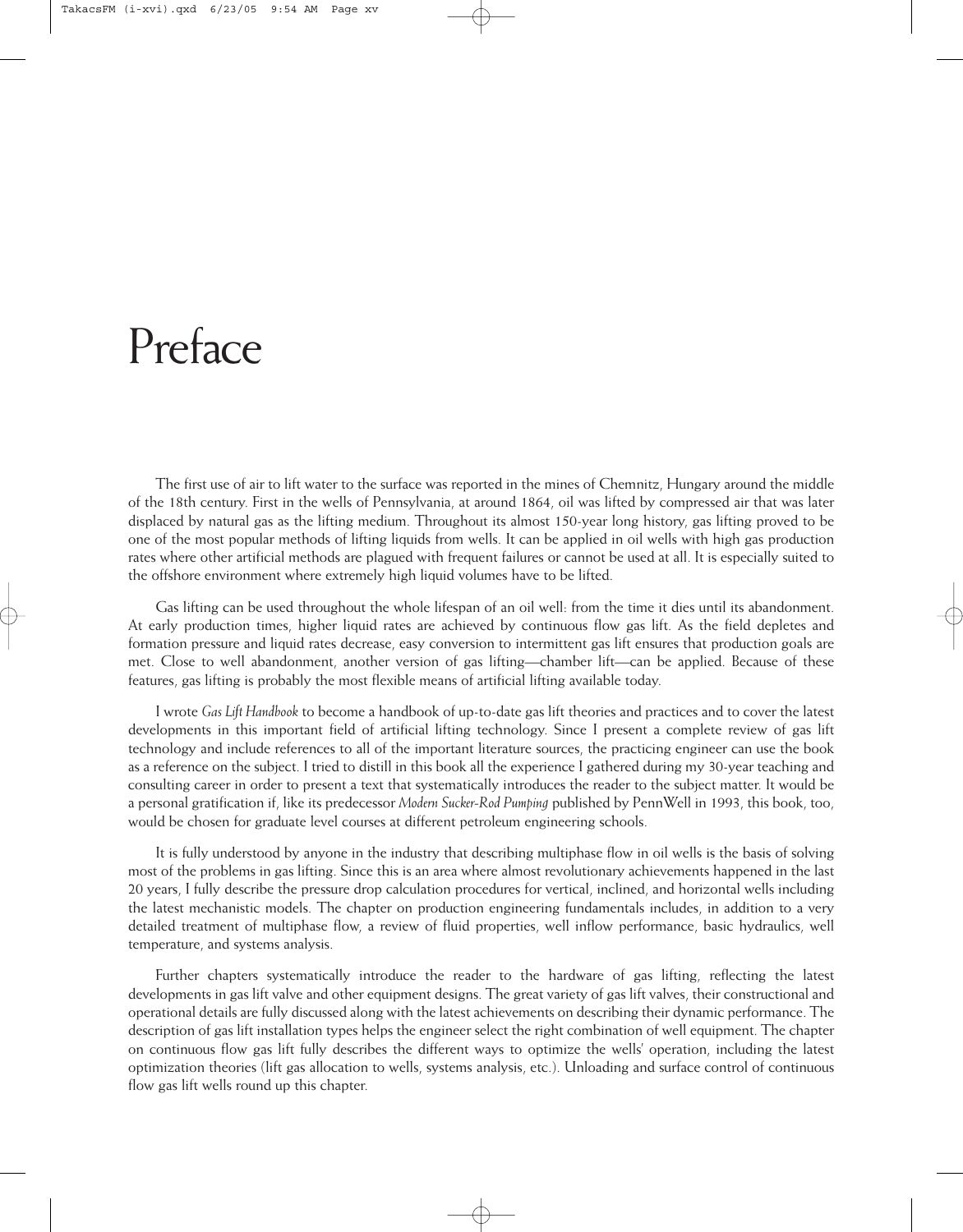#### xvi | GAS LIFT MANUAL

The discussion of intermittent gas lift includes conventional, chamber, and plunger-assisted installations and describes the performance, design, and optimization of such wells. A detailed treatment of the surface gas lift system follows, including the operation and design of the complete system consisting of the compressor station, and the distribution and gathering facilities. The last chapter includes practical advice on the analysis and troubleshooting of gas lift installations. All necessary calculations are fully discussed, and the many charts in the appendices are intended to help field engineers.

Nowadays, personal computers belong to every petroleum engineer's desk and this book was designed with this fact in mind. Since most design and analysis problems in gas lifting are too complex to be solved by the conventional tools of the engineer, I heavily relied on computerized solutions in the text.

While writing this book I burned a lot of midnight oil and many times had regretfully neglected those I love most—my family. Their patience and understanding is appreciated.

This is already the third project I have worked on with PennWell. Ms. Marla Patterson (PennWell) and Ms. Sue Rhodes Dodd (Amethyst Enterprises) were always most helpful and forgiving. A special "thank you" to both of them.

> Gábor Takács July 2005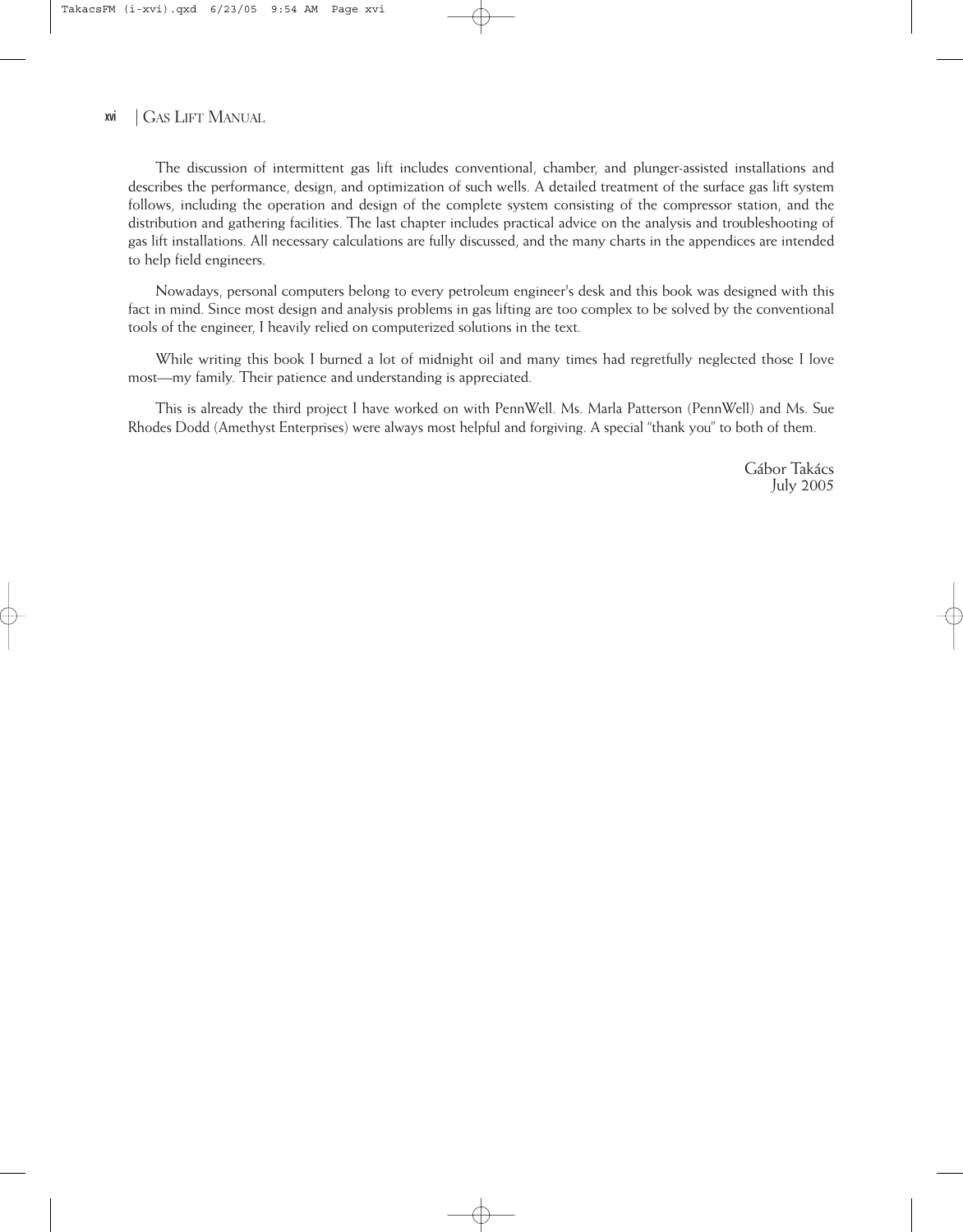# 1 **Introduction to Gas Lifting**

### **1.1 Artificial Lifting**

Most oil wells in the early stages of their lives flow naturally to the surface and are called flowing wells. Flowing production means that the pressure at the well bottom is sufficient to overcome the sum of pressure losses occurring along the flow path to the separator. When this criterion is not met, natural flow ends and the well dies.

Wells may die for two main reasons: either their flowing bottomhole pressure drops below the total pressure losses in the well, or the opposite happens and pressure losses in the well become greater than the bottomhole pressure needed for moving the wellstream to the surface. The first case occurs when a gradual decrease in reservoir pressure takes place because of the removal of fluids from the underground reservoir. The second case involves an increasing flow resistance in the well, generally caused by (a) an increase in the density of the flowing fluid as a result of decreased gas production; or (b) various mechanical problems like a small tubing size, downhole restrictions, etc. Surface conditions, such as separator pressure or flowline size, also directly impact total pressure losses and can prevent a well from flowing.

Artificial lifting methods are used to produce fluids from wells already dead or to increase the production rate from flowing wells; and several lifting mechanisms are available to choose from. One widely used type of artificial lift method uses a pump set below the liquid level in the well to increase the pressure so as to overcome flowing pressure losses that occur along the flow path to the surface. Other lifting methods use compressed gas, injected periodically below the liquid present in the well tubing and use the expansion energy of the gas to displace a liquid slug to the surface. The third mechanism works on a completely different principle: instead of increasing the pressure in the well, flowing pressure losses are decreased by a continuous injection of highpressure gas into the wellstream. This enables the actual bottomhole pressure to move well fluids to the surface.

Although all artificial lift methods can be distinguished based on the previous three basic mechanisms, the usual classification is somewhat different and is discussed here.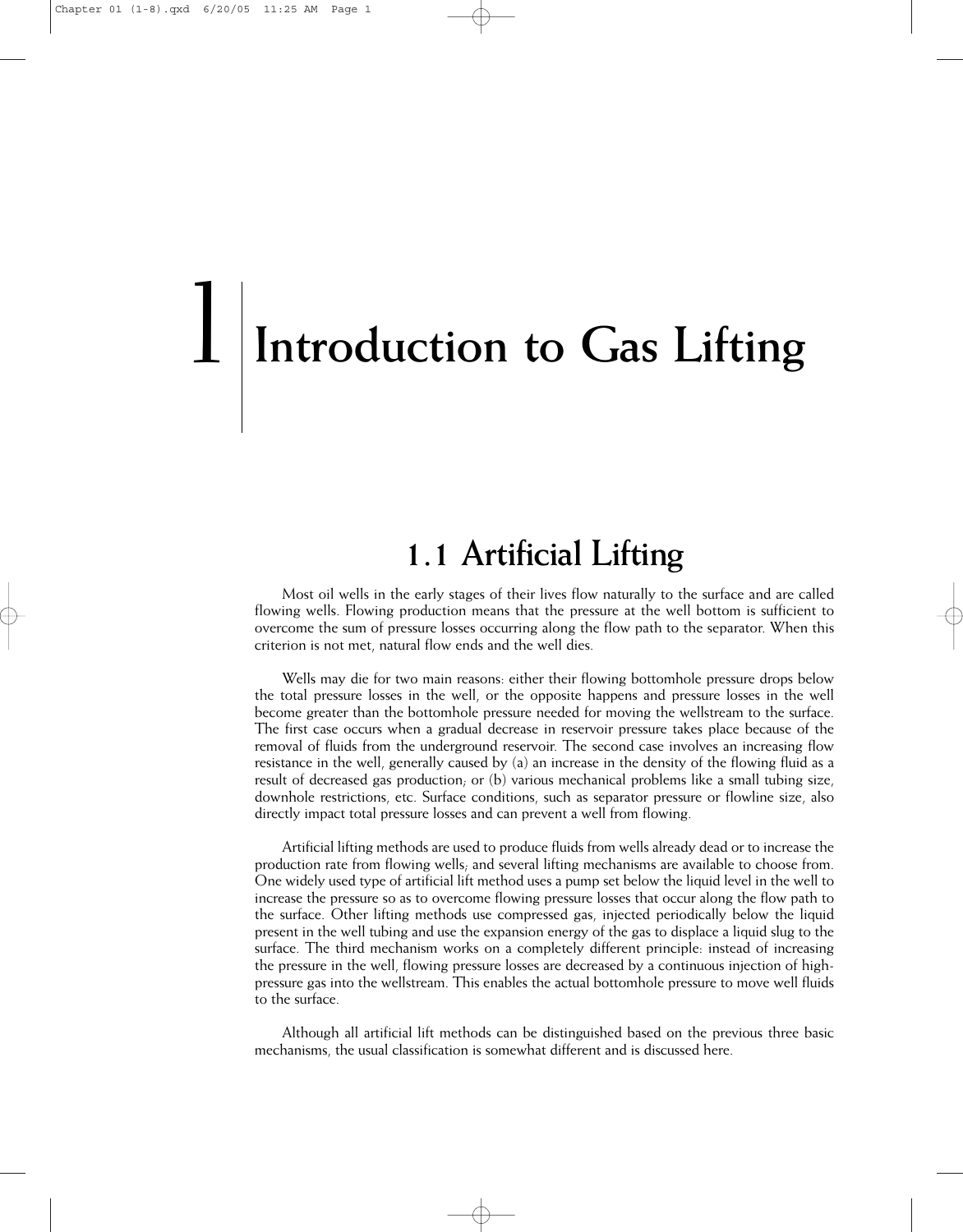**Example 2–4.** Find the deviation factor for a natural gas at  $p = 1,200$  psia (8.28 MPa) and  $T = 200$  °F (366 K), if the pseudocritical parameters are  $p_{bc} = 630$  psia (4.35 MPa) and  $T_{bc} = 420$  °R (233 K).

#### **Solution**

The pseudoreduced parameters are

$$
p_{pr} = 1,200 / 630 = 1.9
$$
  

$$
T_{br} = (200 + 460) / 420 = 1.57
$$

Using these values, from Figure 2–2:

 $Z = 0.85$ 

#### 

#### *Gas Volume Factor,* Bg

The Engineering Equation of State enables the direct calculation of volume factors for gases. Equation 2.15 can be written for a given number of moles in the following form:

$$
\frac{pV}{ZT_a} = \left(\frac{pV}{ZT_a}\right)_{\text{sc}}
$$

This equation can be solved for *B<sub>g</sub>*, which is the ratio of actual volume to the volume at standard conditions:

$$
B_g = \frac{V}{V_{sc}} = \frac{p_{sc}ZT_a}{pZ_{sc}T_{sc}}
$$

Substituting into this the values  $p_{sc} = 14.7$  psia,  $T_{sc} = 520$  °R, and  $Z_{sc} = 1$ , one arrives at

$$
B_g = 0.0283 \frac{ZT_a}{b}
$$

**Example 2–5.** What is the actual volume of the gas, if its volume measured at standard conditions is 1.2 Mscf  $(33.9 \text{ m}^3)$ ? Other data are identical to those of Example 2–4.

#### **Solution**

The volume factor of the gas, from Equation 2.21:

 $B_q = 0.0283 \, 0.85 \, (200 + 460) / 1200 = 0.013$ 

Actual volume is found from Equation 2.6:

 $V(p,T) = B_d V_{sc} = 0.013$  1200 = 15.6 cu ft (0.44 m<sup>3</sup>).

#### *Gas Density*

The fact that gas volume factor is an explicit function of state parameters allows a direct calculation of gas density at any conditions. Based on the definition of volume factor, gas density can be expressed from Equation 2.7, and after substituting the formula for gas volume factor, we get

$$
\rho(p,T) = \frac{\rho_{sc}}{B_g} = \frac{0.0764 \gamma_g p}{0.0283 Z T_a} = 2.7 \gamma_g \frac{p}{Z T_a}
$$

The previous formula is used to find the actual density of natural gases at any pressure and temperature based on the knowledge of their specific gravities and deviation factors.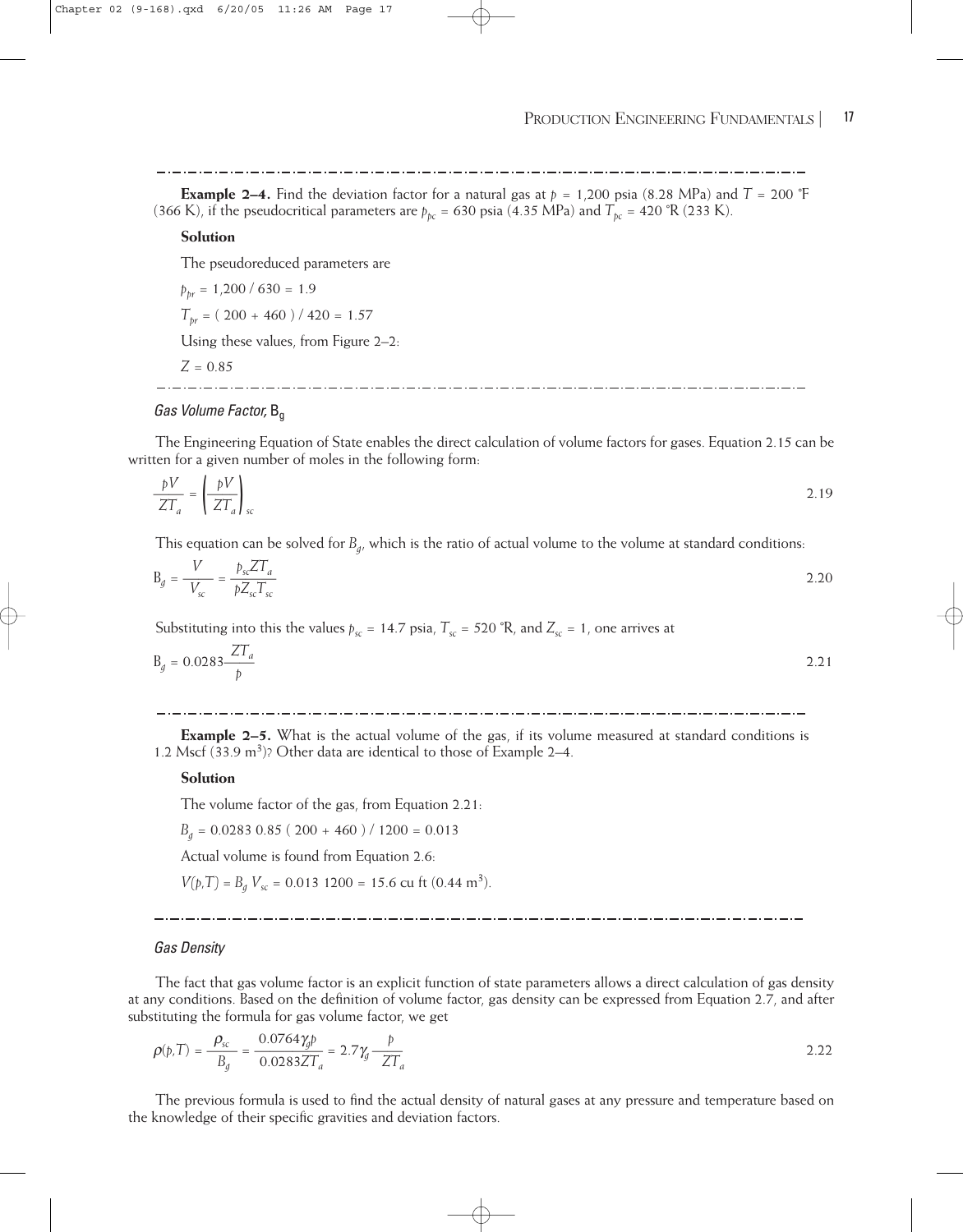

**Fig. 2–12** Gas throughput capacity chart for different choke sizes.

Appendix C contains two gas capacity charts for different ranges of choke sizes, as well as a correction chart that can be used to correct gas volumes at temperatures different from chart base.

**Example 2–18.** Find the gas volumes for the cases given in the previous example with the use of the gas capacity chart in Figure 2–12.

#### **Solution**

For case one, start at an upstream pressure of 1,014 psia (7 MPa) and go vertically until crossing the curve valid for a downstream pressure of 814 psia (5.6 MPa). From the intersection, draw a horizontal to the left to the proper choke size (16/64 in.). Drop a vertical from here to the upper scale to find the gas flow rate of 1,140 Mscf/d  $(32,281 \text{ m}^3/\text{d})$ .

Since actual flow conditions differ from chart base values, a correction must be applied. According to Equation 2.65, the actual gas flow rate is

$$
q_{act} = 1,140 \ 0.9 \ \frac{21.25}{\sqrt{0.65610}} = 1,140 \ 0.96 = 1,094 \ \text{Mscf/d} \ (30,978 \ \text{m3/d}).
$$

The second case involves critical flow and the vertical line from the upstream pressure should be drawn to the upper boundary line of the downstream pressures constituting critical flow. Using the same procedure as in the first case, a gas flow rate of 1,360 Mscf/d (38,511  $\text{m}^3$ /d) is read from the chart. Since flow conditions are similar to case one, again a correction factor of 0.96 is used to find the actual flow rate:

 $q_{act} = 1,360\ 0.96 = 1,305\ \text{Mscf/d}\ (36,953\ \text{m}^3/\text{d}).$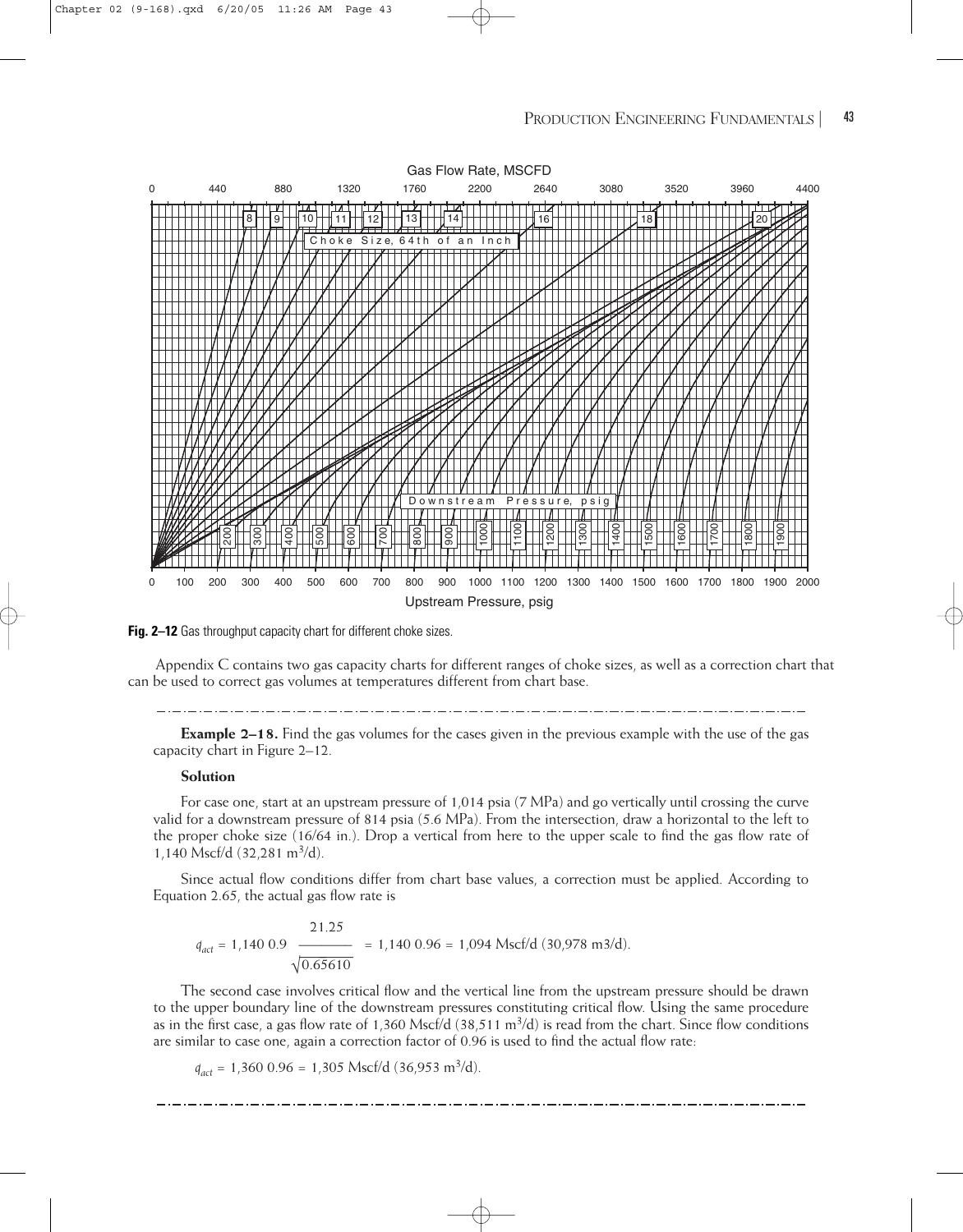#### *Flow Pattern Map*

The flow pattern map used by the authors is given in Figure 2–19. The coordinate axes are the gas and liquid velocity numbers defined before. As seen, four flow patterns are distinguished: bubble, slug, transition, and mist. The boundaries of the flow patterns (shown in the figure for air-oil flow in an 8-cm pipe) are found from the following equations:

$$
N_{g\nu} = L_1 + L_2 N_{l\nu} \qquad \text{bubble-slug boundary} \tag{2.102}
$$

$$
N_{\text{gv}} = 50 + 36 \, N_{\text{lv}} \quad \text{slug-transition boundary} \tag{2.103}
$$

 $N_{\text{dv}} = 75 + 84 N_{\text{lv}}^{0.75}$ 0.75 *transition-mist boundary* 2.104



**Fig. 2–24** Bubble-slug flow pattern transition parameters.

Functions  $L_1$  and  $L_2$  previously are evaluated from Figure 2–24 in the function of the pipe diameter number  $N_d$ .

#### *Liquid Holdup Calculation Basics*

According to Duns-Ros' general approach, measured liquid holdup data were correlated by using the dimensionless groups defined previously as independent, and the dimensionless slip velocity number as the dependent parameter. The latter is defined as follows:

$$
S = v_s \sqrt[4]{\frac{\rho_l}{g \sigma_l}} = 1.938 v_s \sqrt[4]{\frac{\rho_l}{\sigma_l}}
$$

After calculating the dimensionless slip velocity number, the real slip velocity *v<sub>s</sub>* can be expressed from the previous equation:

$$
v_{\rm s} = 0.52 S \sqrt[4]{\frac{\rho_l}{\sigma_l}}
$$

As derived in Two-Phase Flow Concepts (Section 2.5.2.1), knowledge of the slip velocity enables one to find liquid holdup (see Equation 2.78) from the formula reproduced here:

$$
\varepsilon_{l} = \frac{v_{s} - v_{m} + \sqrt{(v_{m} - v_{s})^{2} + 4v_{s}v_{sl}}}{2v_{s}}
$$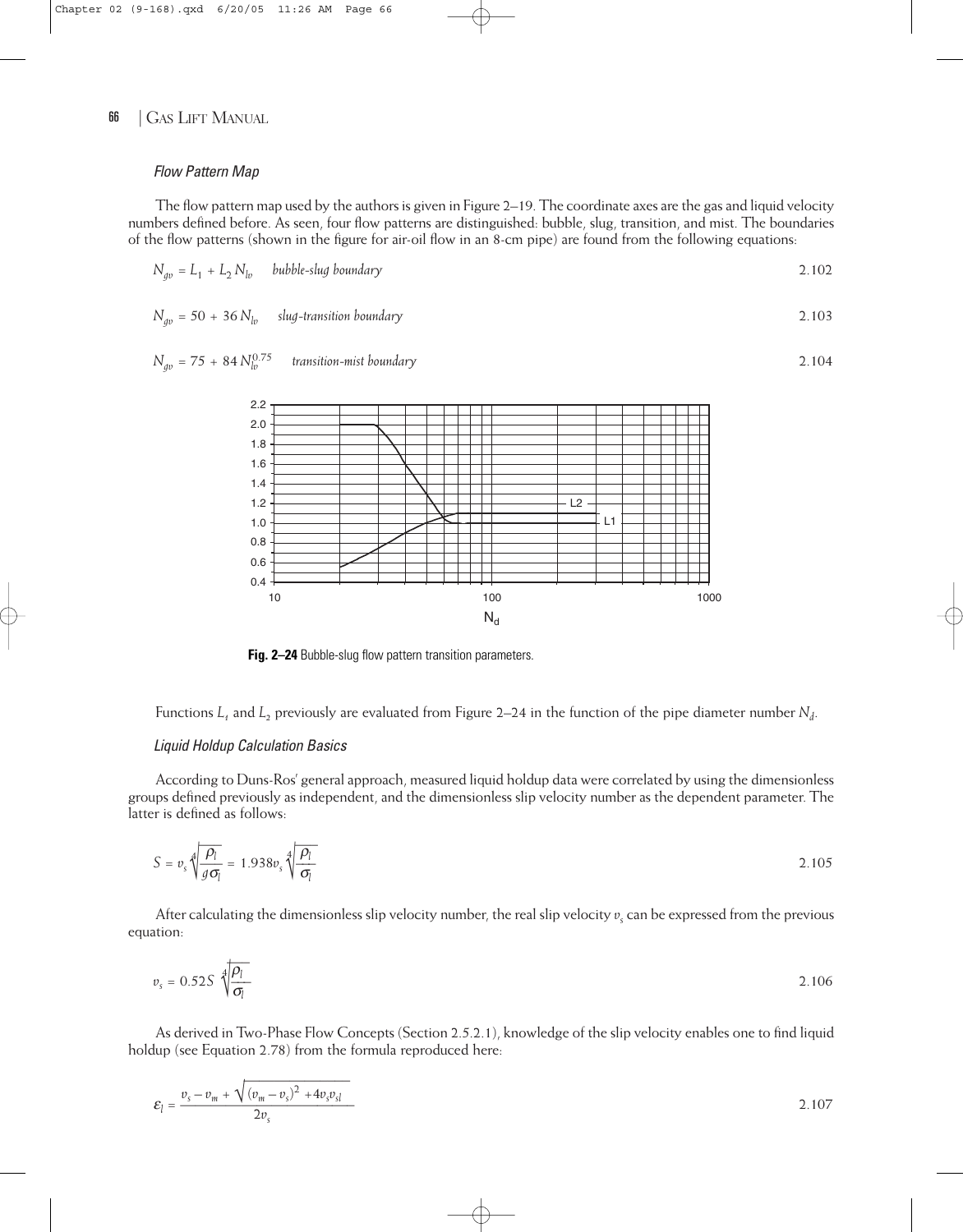*2.5.3.3.6 Chierici et al. correlation.* 

#### *Summary*

*Practically identical to the Orkiszewski model. The only difference is in slug flow, where the authors eliminated the discontinuities in liquid holdup occurring when the original model is applied.*

Chierici et al. [55] adopted the Orkiszewski model for the prediction of flow patterns and the calculation of pressure gradients in all but the slug flow pattern. Therefore, this correlation can be regarded as a slightly modified version of the original. For this reason, only the modifications are detailed as follows.

In slug flow, Chierici et al. used the drift-flux approach for the determination of the liquid holdup. According to this theory, liquid holdup is found from the following basic equation (see Equation 2.76):

$$
\mathcal{E}_l = 1 \frac{v_{sg}}{C_0 v_m + v_b} \tag{2.152}
$$

where:  $C_0 =$  distribution factor, -

 $v_m$  = mixture superficial velocity, ft/s

 $v_{sd}$  = gas superficial velocity, ft/s

 $v_b$  = bubble rise velocity, ft/s

The authors assumed the distribution factor to be  $C_0 = 1$ , and calculated the bubble rise velocity  $v_b$  as suggested by Griffith and Wallis [52]:

$$
v_b = C_1 C_2 \sqrt{gd}
$$
 2.153

where:  $d =$  pipe diameter, ft

As with the Orkiszewski model,  $C_4$  is found from Figure 2–34. When finding the other parameter  $C_2$ , the authors showed that the method proposed by Orkiszewski is defective. There are no problems in the  $N_{\text{Re}} \leq 6,000$  range, but at higher Reynolds numbers the extrapolation functions given by Orkiszewski (see Equations 2.140 –2.143) result in discontinuities.

To prevent the discontinuities caused by the Orkiszewski extrapolations of Figure 2–35, Chierici et al. proposed the use of the following formula:

$$
C_2 = \frac{1}{1 - 0.2 \frac{v_m}{v_b}}
$$

The authors proved that the use of the previous equation eliminates the discontinuities of the calculated  $C_2$  values and ensures the convergence of pressure gradient calculations in slug flow.

#### *2.5.3.3.7 Beggs-Brill correlation.*

#### *Summary*

The first correlation developed for all pipe inclination angles was based on a great number of data gathered from a large-scale flow loop. Flow patterns are determined for a horizontal direction only and are solely used as correlating parameters. Its main strength is that it enables a simple treatment of inclined wells and the description of the well-flowline system.